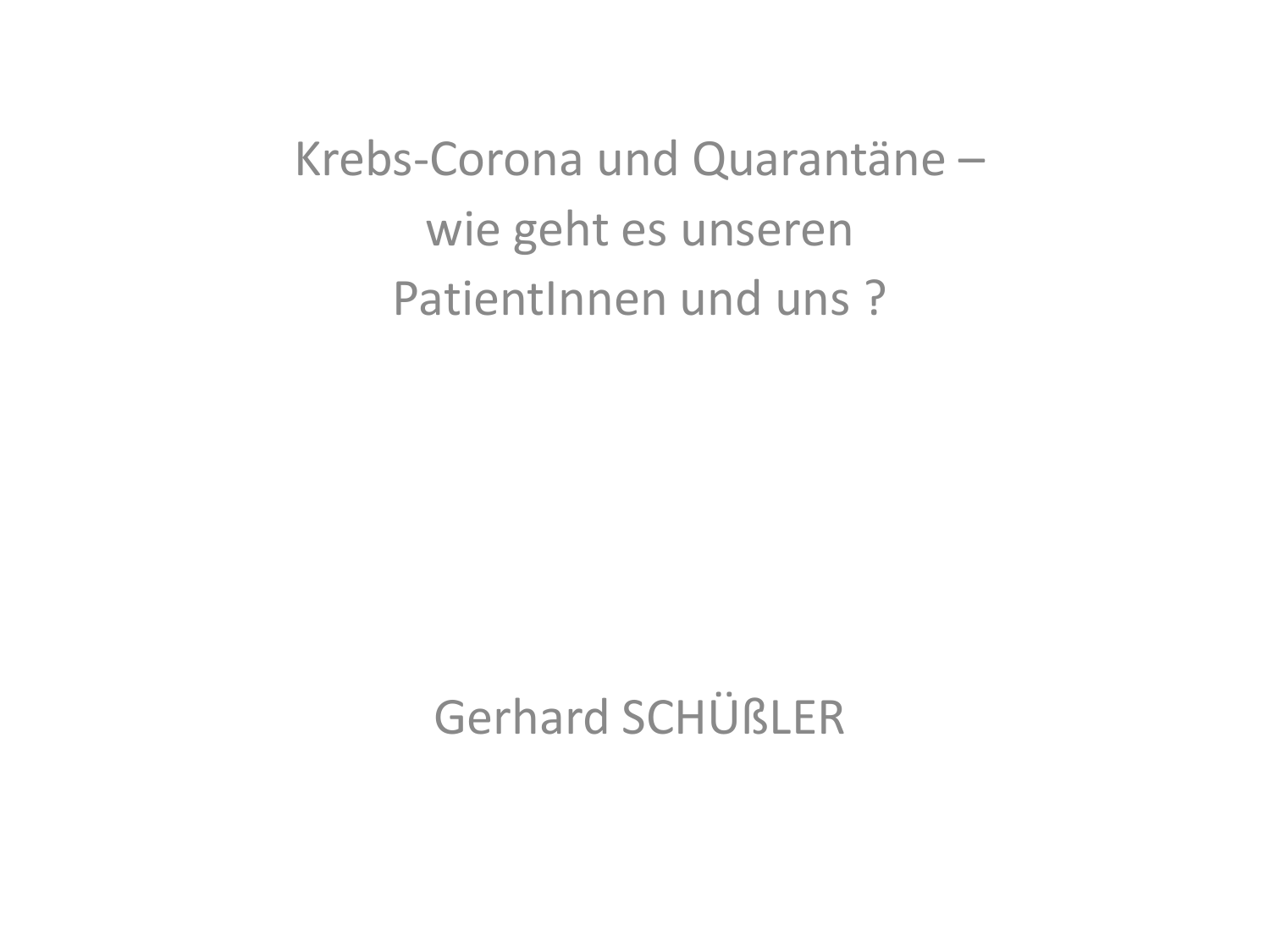## CCE Cancer Core Europe

Netherlands Cancer Institute Karolinska Institutet Institut Gustave Roussy Cancer Research UK Cambridge Centre Istituto Nazionale dei Tumori Milano Deutsches Krebsforschungszentrum Vall d'Hebron Institute of Oncology May 2020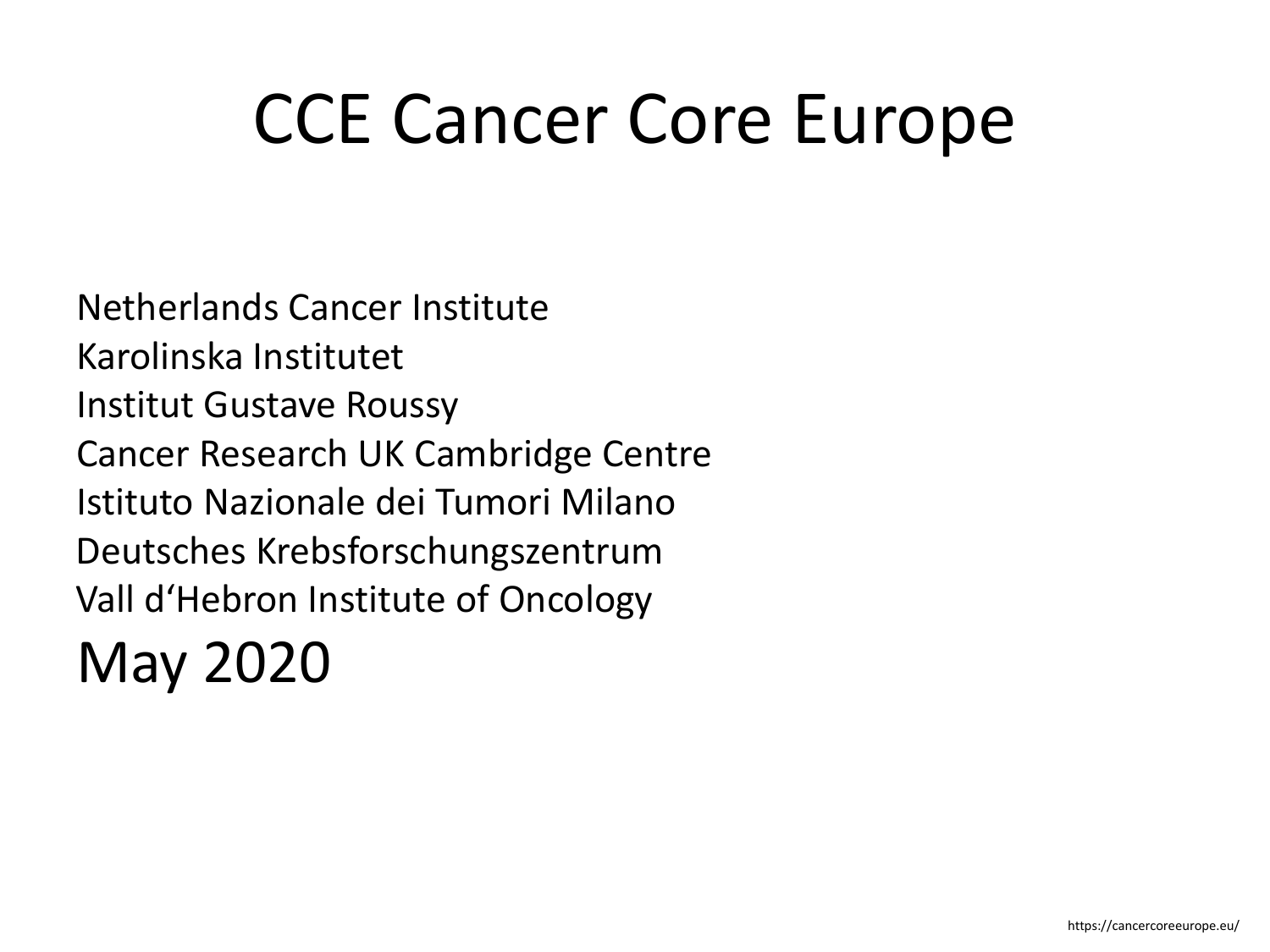#### nature. medicine

## Caring for patients with cancer in the COVID-19 era

Joris van de Haar<sup>1,2,3,18</sup>, Louisa R. Hoes<sup>1,3,18</sup>, Charlotte E. Coles<sup>4</sup>, Kenneth Seamon<sup>4</sup>, Stefan Fröhling<sup>5,6</sup>, Dirk Jäger<sup>7</sup>, Franco Valenza<sup>8,9</sup>, Filippo de Braud<sup>8,9</sup>, Luigi De Petris<sup>10,11</sup>, Jonas Bergh<sup>10,11</sup>, Ingemar Ernberg<sup>12</sup>, Benjamin Besse<sup>13</sup>, Fabrice Barlesi<sup>13,14</sup>, Elena Garralda<sup>15</sup>, Alejandro Piris-Giménez<sup>15</sup>, Michael Baumann<sup>5,16</sup>, Giovanni Apolone<sup>9</sup>, Jean Charles Soria<sup>13</sup>, Josep Tabernero<sup>15</sup>, Carlos Caldas<sup>14,17</sub> $\boxtimes$  and</sup> Emile E. Voest  $\mathbf{D}^{1,3}$ 

**The current COVID-19 pandemic challenges oncologists to profoundly re-organize oncological care in order to dramatically reduce hospital visits and admissions and therapyinduced immune-related complications without compromising cancer outcomes. Since COVID-19 is a novel disease, guidance by scientific evidence is often unavailable, and impactful decisions are inevitably made on the basis of expert opinions. Here we report how the seven comprehensive cancer centers of Cancer Core Europe have organized their healthcare systems at an unprecedented scale and pace to make their operations 'pandemic proof'. We identify and discuss many commonalities, but also important local differences, and pinpoint critical research priorities to enable evidence-based remodeling of cancer care during the COVID-19 pandemic. Also, we discuss how the current situation offers a unique window of opportunity for assessing the effects of de-escalating anticancer regimens, which may fast-forward the development of more-refined and less-toxic treatments. By sharing our joint experiences, we offer a roadmap for proceeding and aim to mobilize the global research community to generate the data that are critically needed to offer the best possible care to patients.**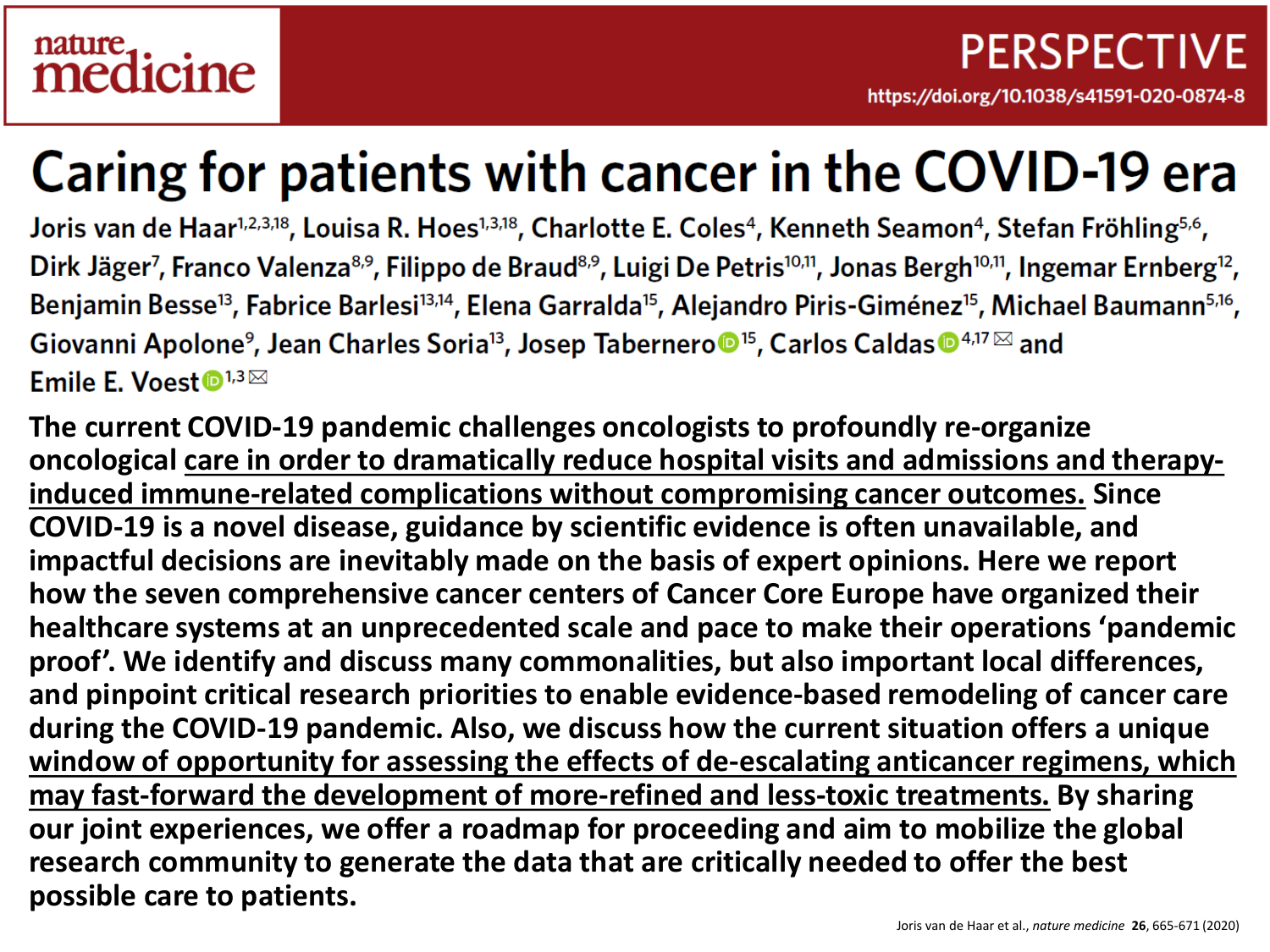| Table 1   General consensus measures teaken by CCE centers during the COVID-19 pandemic |                                                                                                                                                                                                                           |  |  |
|-----------------------------------------------------------------------------------------|---------------------------------------------------------------------------------------------------------------------------------------------------------------------------------------------------------------------------|--|--|
| Hospital<br>wide                                                                        | Construct a hospital-wide crisis team responsible for coordinating measures between<br>departments.                                                                                                                       |  |  |
|                                                                                         | Encourage patients not to arrive early. Offer to text patients when you are ready to see them, so<br>they can wait outside or in the car.                                                                                 |  |  |
|                                                                                         | Instruct patients not to visit the hospital if they have symptoms indicative of possible COVID-19<br>(unless urgent attention is required).                                                                               |  |  |
|                                                                                         | Call patients the day before planned hospital admissions, to discuss the presence of any COVID-<br>19-related symptoms.                                                                                                   |  |  |
|                                                                                         | Screen patients at the entrance for symptoms of COVID-19 and fever.                                                                                                                                                       |  |  |
|                                                                                         | Quickly isolate patients with COVID-19 in specialized departments, with the intent of relocation<br>to regional collaborating hospitals<br>(if possible).                                                                 |  |  |
|                                                                                         | Reduce preclinical research activities to a bare minimum.                                                                                                                                                                 |  |  |
|                                                                                         | Stop patient inclusion for clinical studies or trials requiring additional actions and/or visits.<br>Consider a tumor type-specific 'exception list' of particularly successful studies for which<br>inclusion continues. |  |  |
|                                                                                         | Discuss each patient with a multidisciplinary team to consider alternative treatment modalities<br>with the fewest visits or lowest<br>capacity problems or that are the shortest in duration.                            |  |  |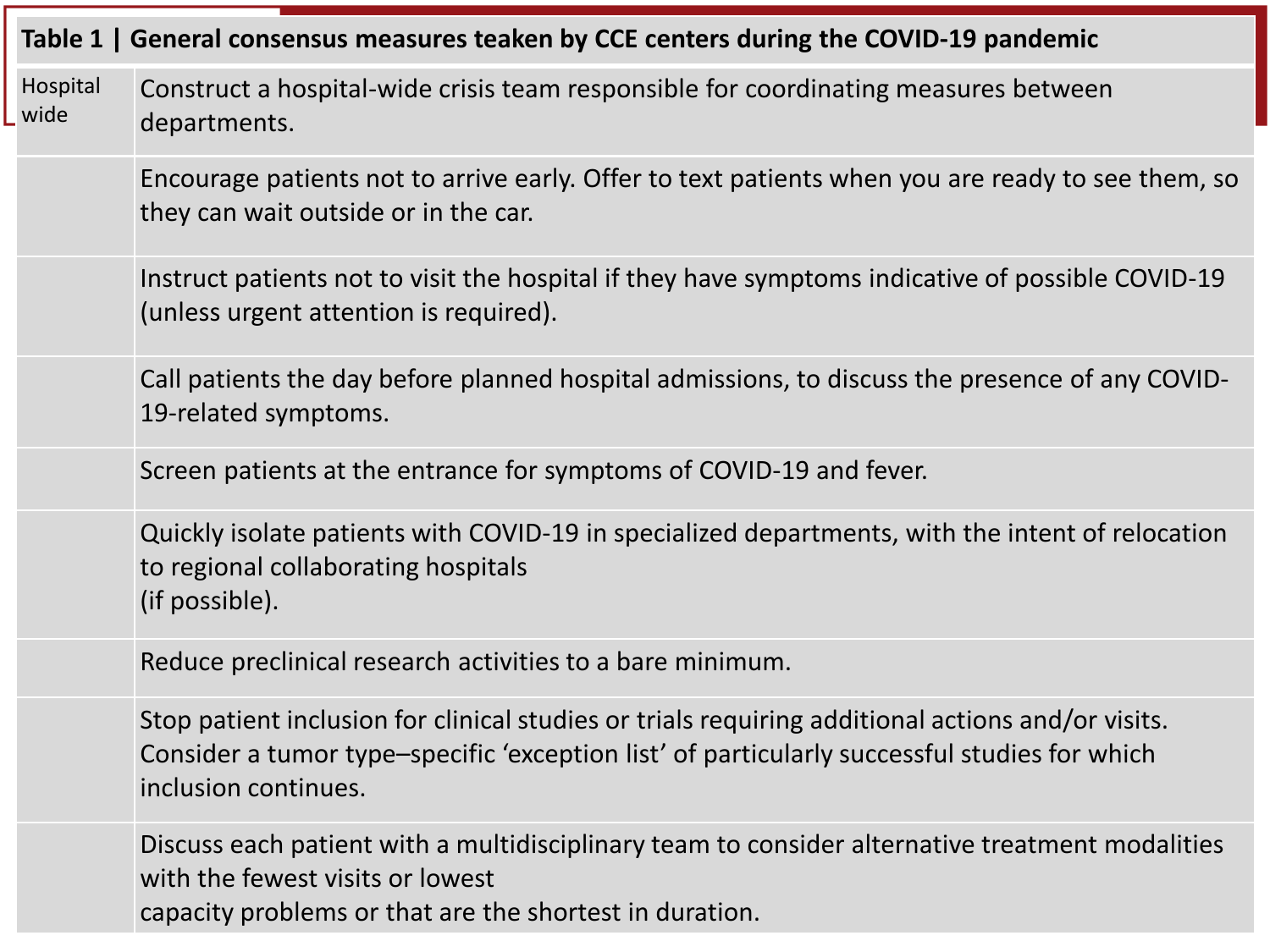| Table 1   General consensus measures teaken by CCE centers during the COVID-19 pandemic |                                                                                                                                                                                         |  |  |  |
|-----------------------------------------------------------------------------------------|-----------------------------------------------------------------------------------------------------------------------------------------------------------------------------------------|--|--|--|
| Hospital<br>wide                                                                        | Therapeutic adjustments (versus regular guidelines) should be discussed in a multidisciplinary<br>team meeting.                                                                         |  |  |  |
|                                                                                         | Conduct multidisciplinary team consultations remotely if possible or include only one<br>representative of each discipline to limit the number of people participating in the meetings. |  |  |  |
|                                                                                         | Inform patients about a possibly increased risk associated with anticancer therapy during the<br>COVID-19 pandemic.                                                                     |  |  |  |
|                                                                                         | Enable telephone or video consultations for healthcare professionals who need to self-isolate.                                                                                          |  |  |  |
|                                                                                         | When postponing procedures or contact moments, anticipate future capacity problems.                                                                                                     |  |  |  |
|                                                                                         | Do not prescribe corticosteroids as anti-emetics (if avoidable), and limit their use in patients<br>treated with immune-checkpoint<br>blockade, to reduce vulnerability to COVID-19.    |  |  |  |
|                                                                                         | With each patient, discuss resuscitation status to anticipate future decisions about intensive<br>care.                                                                                 |  |  |  |
| clinic                                                                                  | Outpatient Critically triage second opinions.                                                                                                                                           |  |  |  |
|                                                                                         | Do all follow up appointments by phone (except when physical examination is necessary).                                                                                                 |  |  |  |
|                                                                                         | When possible, reduce or delay the number of radiological-response evaluations.                                                                                                         |  |  |  |
|                                                                                         | Prioritize oral or subcutaneous treatments above infusion-based treatments to reduce time<br>spent in the hospital.                                                                     |  |  |  |
|                                                                                         | Perform blood tests outside the hospital (e.g., at a general practice or at home), when possible.                                                                                       |  |  |  |
|                                                                                         | Have oral medications delivered to the patient's home, rather than being picked up at the<br>pharmacy.                                                                                  |  |  |  |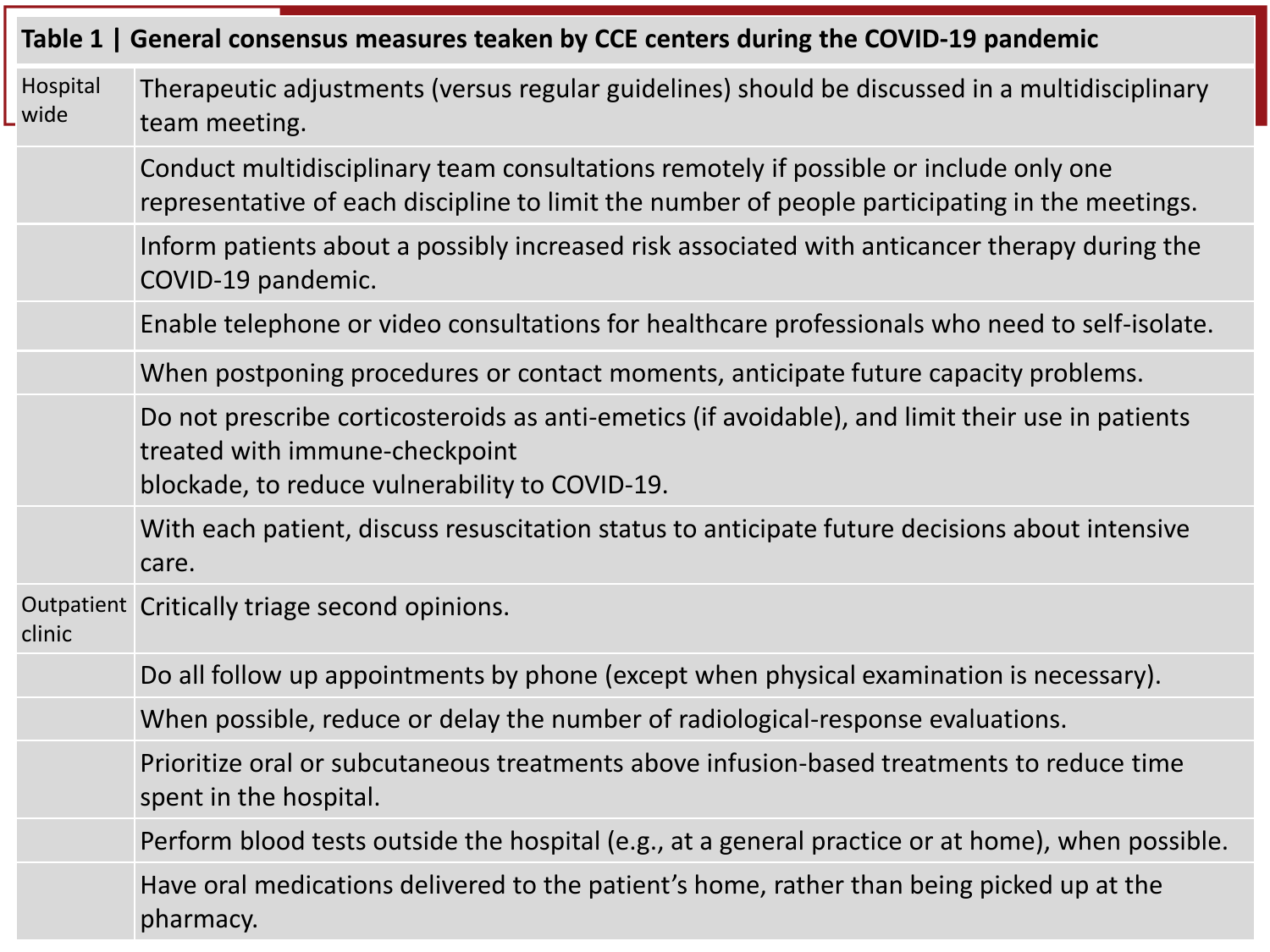| Table 1   General consensus measures teaken by CCE centers during the COVID-19 pandemic |                                                                                                                                                                                                                |  |  |  |
|-----------------------------------------------------------------------------------------|----------------------------------------------------------------------------------------------------------------------------------------------------------------------------------------------------------------|--|--|--|
| Day care                                                                                | Consider omitting supportive treatments (e.g., no bisphosphonate infusion, except in the case of<br>hypercalcemia).                                                                                            |  |  |  |
|                                                                                         | When possible, organize the administration of intravenous maintenance treatments at home.                                                                                                                      |  |  |  |
|                                                                                         | When administration at home is impossible, consider temporary breaks or reductions in the<br>frequency of intravenous maintenance treatments for less-aggressive metastatic cancers on a<br>per-patient basis. |  |  |  |
| Radio-<br>therapy                                                                       | Consider hypofractionated regimens for patients with limited additional benefit of regular<br>regimens.                                                                                                        |  |  |  |
|                                                                                         | Create capacity for radiation as replacement of surgery.                                                                                                                                                       |  |  |  |
| Surgery                                                                                 | Consider postponement of surgeries with high morbidity and mortality during the pandemic.                                                                                                                      |  |  |  |
|                                                                                         | Consider other treatment modalities with equal benefit (e.g., radiation for prostate cancer,<br>curative chemoradiation for other tumor types, or brain irradiation for metastases).                           |  |  |  |
| Other                                                                                   | Consider outsourcing of interventions (e.g., follow-up endoscopies) to private clinics.                                                                                                                        |  |  |  |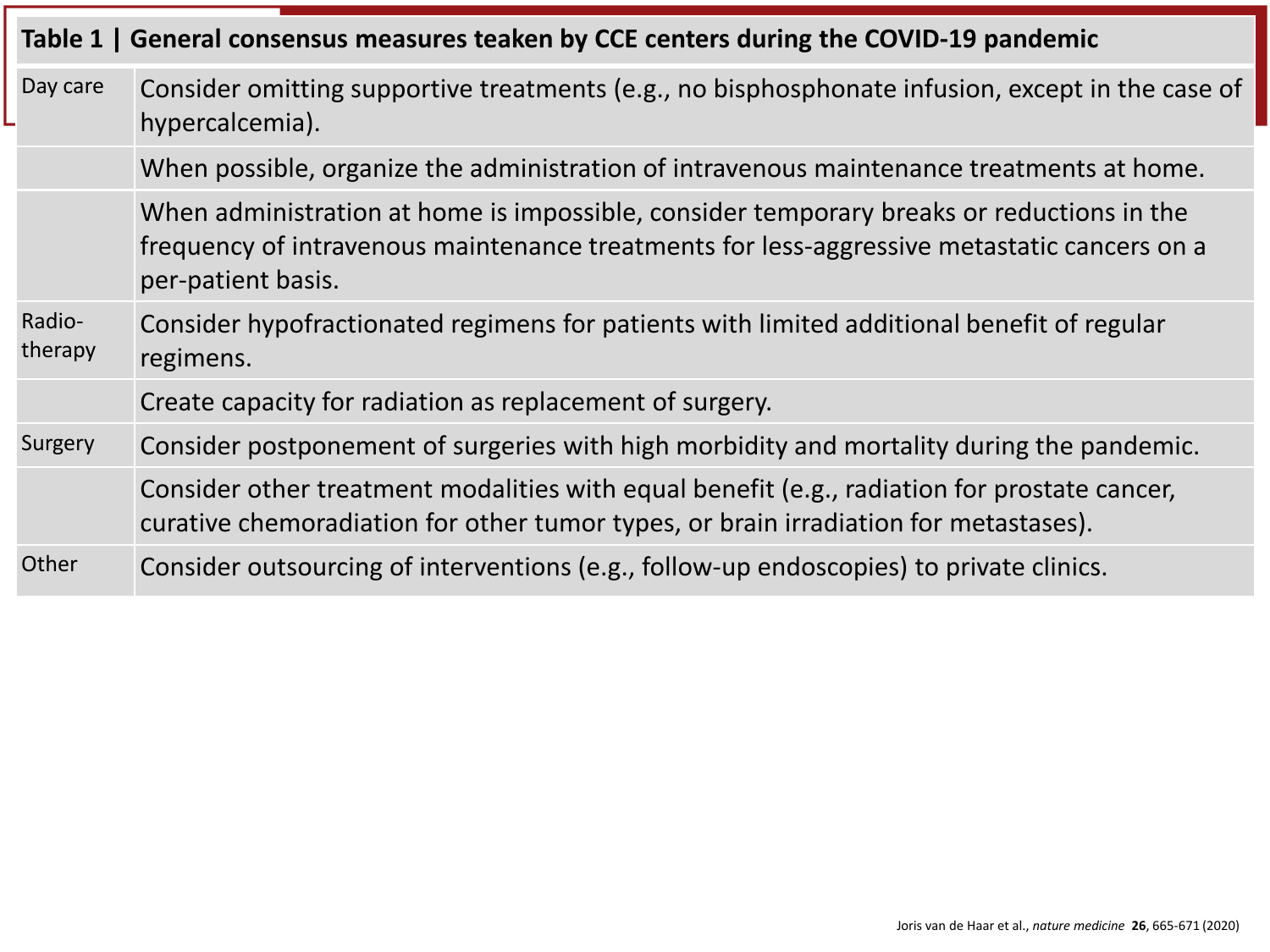| Table 2   The NHS scheme for prioritzing patients for systemic anticancer therapy by anticipated outcome |                                                                                                                                       |  |  |  |  |
|----------------------------------------------------------------------------------------------------------|---------------------------------------------------------------------------------------------------------------------------------------|--|--|--|--|
| Priority Level 1                                                                                         | Curative therapy with a high (>50%) chance of success.                                                                                |  |  |  |  |
|                                                                                                          | Adjuvant (or neo) therapy that adds at least 50% chance of cure to surgery or<br>radiotherapy alone or treatment given at relapse.    |  |  |  |  |
| <b>Priority Level 2</b>                                                                                  | Curative therapy with an intermediate (20–50%) chance of success.                                                                     |  |  |  |  |
|                                                                                                          | Adjuvant (or neo) therapy that adds 20-50% chance of cure to surgery or<br>radiotherapy alone or treatment given at relapse.          |  |  |  |  |
| <b>Priority Level 3</b>                                                                                  | Curative therapy of a low chance (10-20%) of success.                                                                                 |  |  |  |  |
|                                                                                                          | Adjuvant (or neo) therapy that adds 10-20% chance of cure to surgery or<br>radiotherapy alone or treatment given at relapse.          |  |  |  |  |
|                                                                                                          | Non-curative therapy with a high (>50%) chance of >1 year of life extension.                                                          |  |  |  |  |
| Priority Level 4                                                                                         | Curative therapy with a very low (0-10%) chance of success.                                                                           |  |  |  |  |
|                                                                                                          | Adjuvant (or neo) therapy that adds a less than 10% chance of cure to surgery or<br>radiotherapy alone or treatment given at relapse. |  |  |  |  |
|                                                                                                          | Non-curative therapy with an intermediate (15-50%) chance of >1 year of life<br>extension.                                            |  |  |  |  |
| <b>Priority Level 5</b>                                                                                  | Non-curative therapy with a high (>50%) chance of palliation/temporary tumor<br>control but <1 year of life extension.                |  |  |  |  |
| Priority Level 6                                                                                         | Non-curative therapy with an intermediate (15–50%) chance of palliation or<br>temporary tumor control and <1 year of life extension.  |  |  |  |  |

 $\overline{\phantom{a}}$ 

L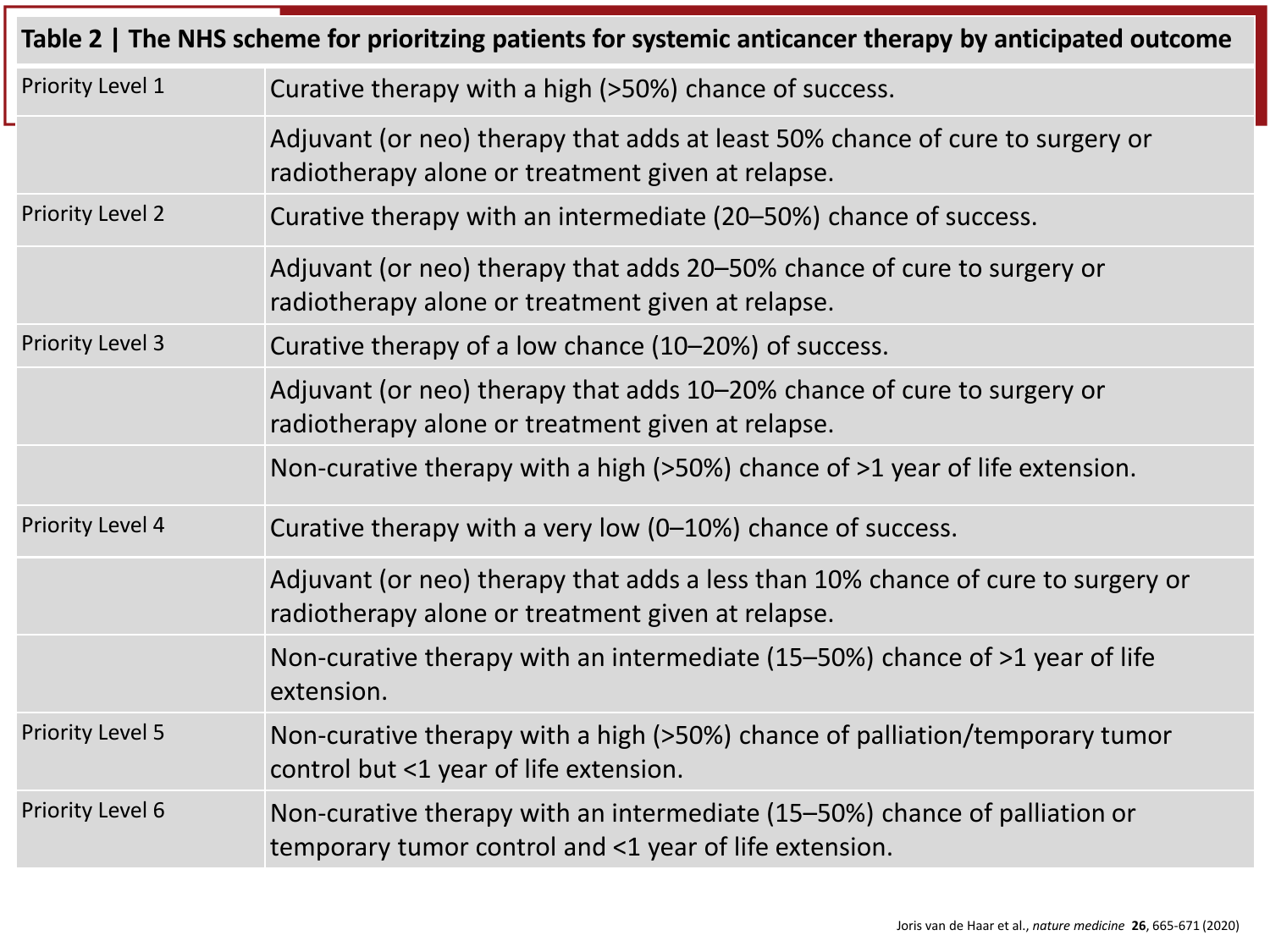## Caring for patients with cancer in the COVID-19 era

#### **Organizational strategy to prepare for dynamic up- and downscaling.**

During the pandemic, cancer centers may need to swiftly and dynamically adapt their downscaling strategies.

#### **Quantifying COVID-19-related risks for patients with cancer.**

Estimating the increased risk associated with anticancer therapy during the COVID-19 pandemic again depends on two central variables:

(1) a patient's risk of COVID-19 over the course of the anticancer therapy, and

(2) a patient's additional risk for serious complications or death, should the patient become infected.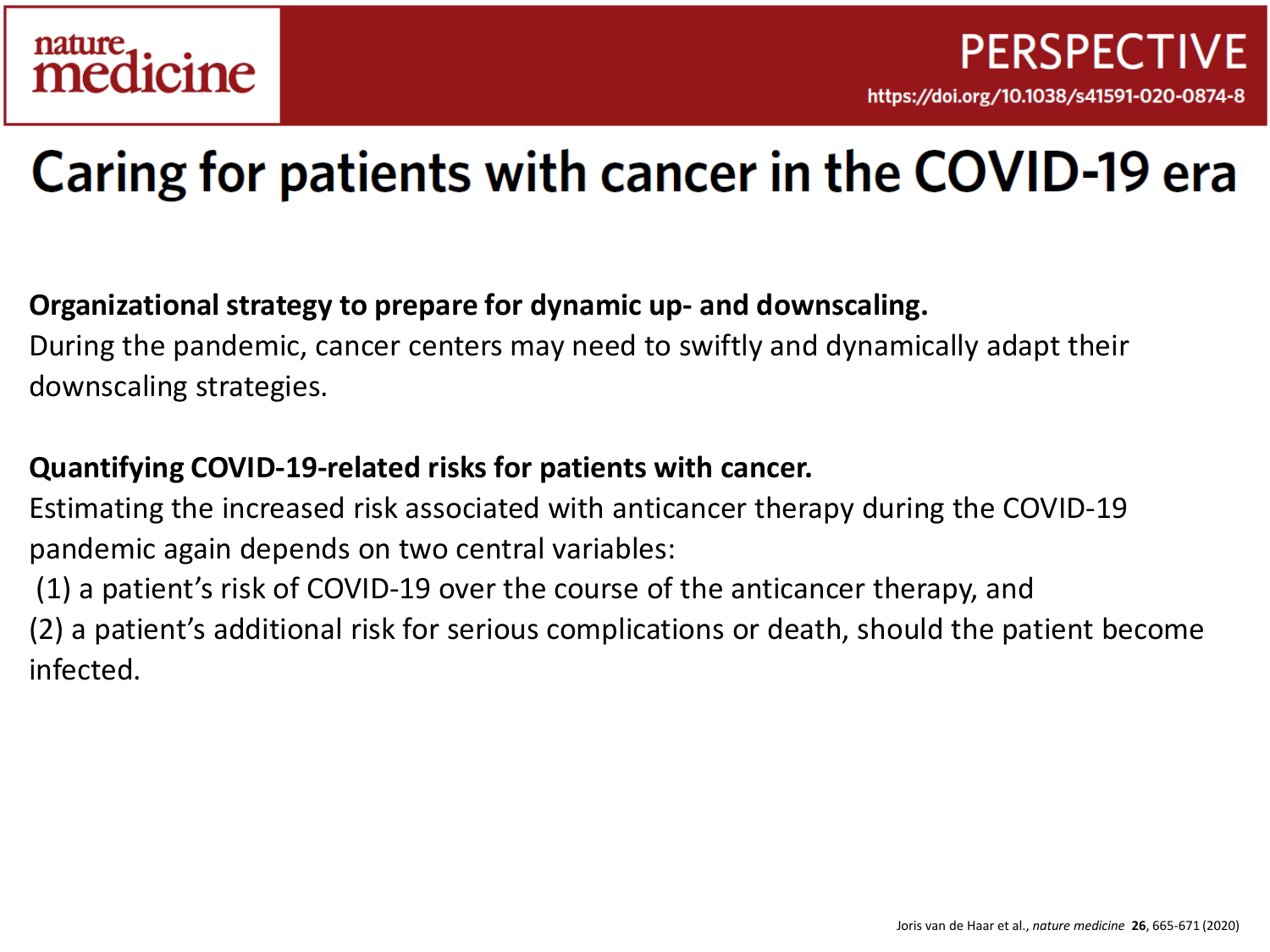### Caring for patients with cancer in the COVID-19 era

**Patient information and psychosocial care.** Patients with cancer generally understand the severity of the pandemic and its impact on healthcare systems in general and on their health in particular, so they are often willing to accept all suggested preventive measures. Anxiety among patients with cancer is currently high, nonetheless, and demand for counseling and mental-health assistance is skyrocketing. The most-frequent questions and concerns speak to the risk of patients becoming infected or suffering from severe complications of COVID-19 because of immunosuppression. In addition, patients are concerned that potential healthcare-capacity issues may interfere with the optimal treatment of their disease. Addressing patients' concerns poses another challenge to CCE centers, as it requires urgent attention in order to maintain high-quality cancer care.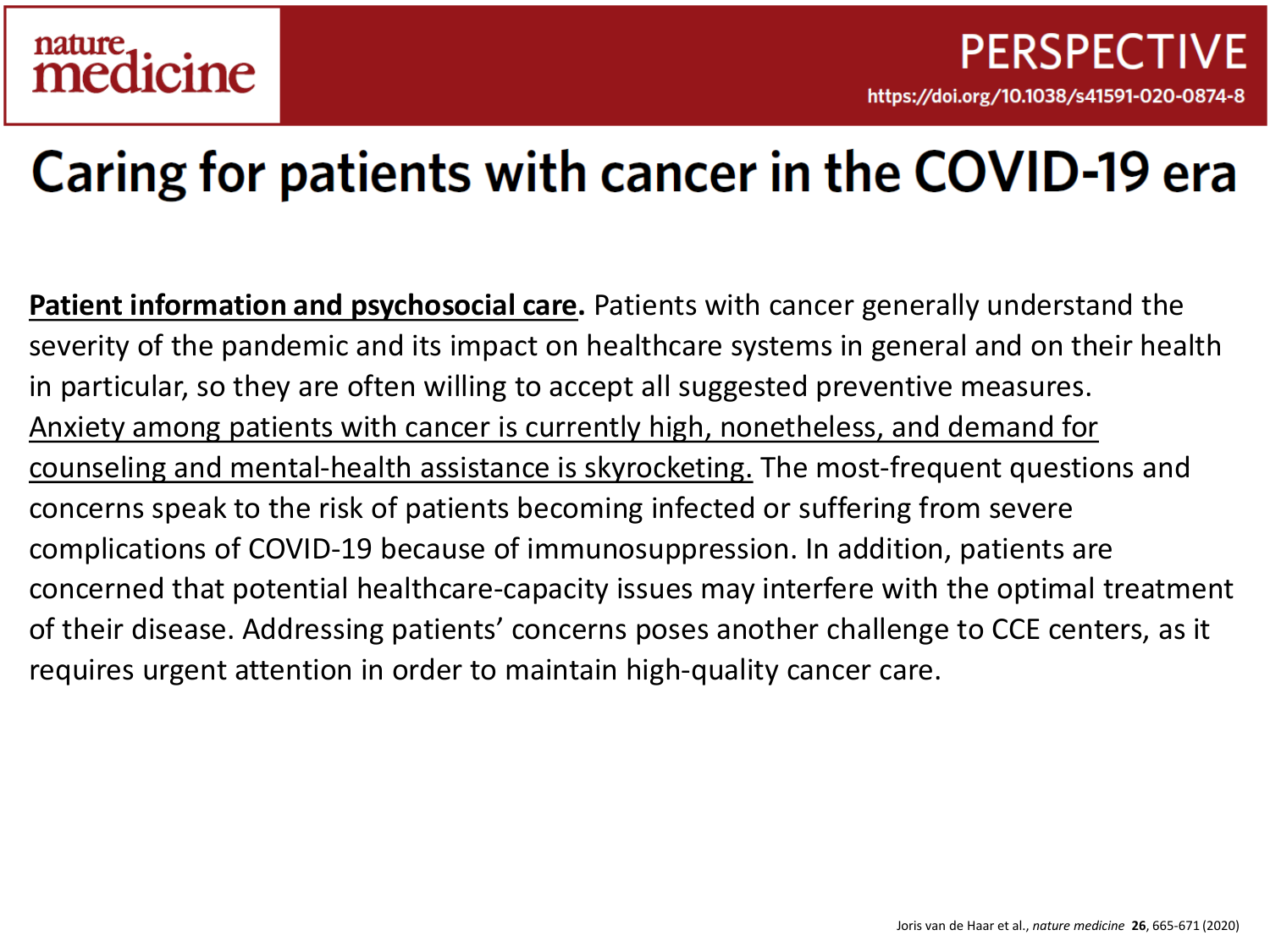



Review

### COVID-19 and Cancer: Current Challenges and Perspectives

Ziad Bakouny<sup>1,7</sup>, Jessica E. Hawley<sup>2,7</sup>, Toni K. Choueiri<sup>1</sup>, Solange Peters<sup>3</sup>, Brian I. Rini<sup>4</sup>, Jeremy L. Warner<sup>4,5</sup>, Corrie A. Painter<sup>6</sup>

#### **Interplay of SARS-CoV-2 and Cancer Biology: Risks and Opportunities**

Multiple pieces of evidence have indicated an interplay between the biology of SARS-CoV-2 and cancer (Box 1). Evidence suggests that patients with cancer are more likely to be infected by SARS-CoV-2, more likely develop a severe COVID-19 infection, and more likely to die as a result of COVID-19. In contrast, certain anti-neoplastic hormonal treatments have been suggested to potentially play a protective role in patients with SARS-CoV-2 infections.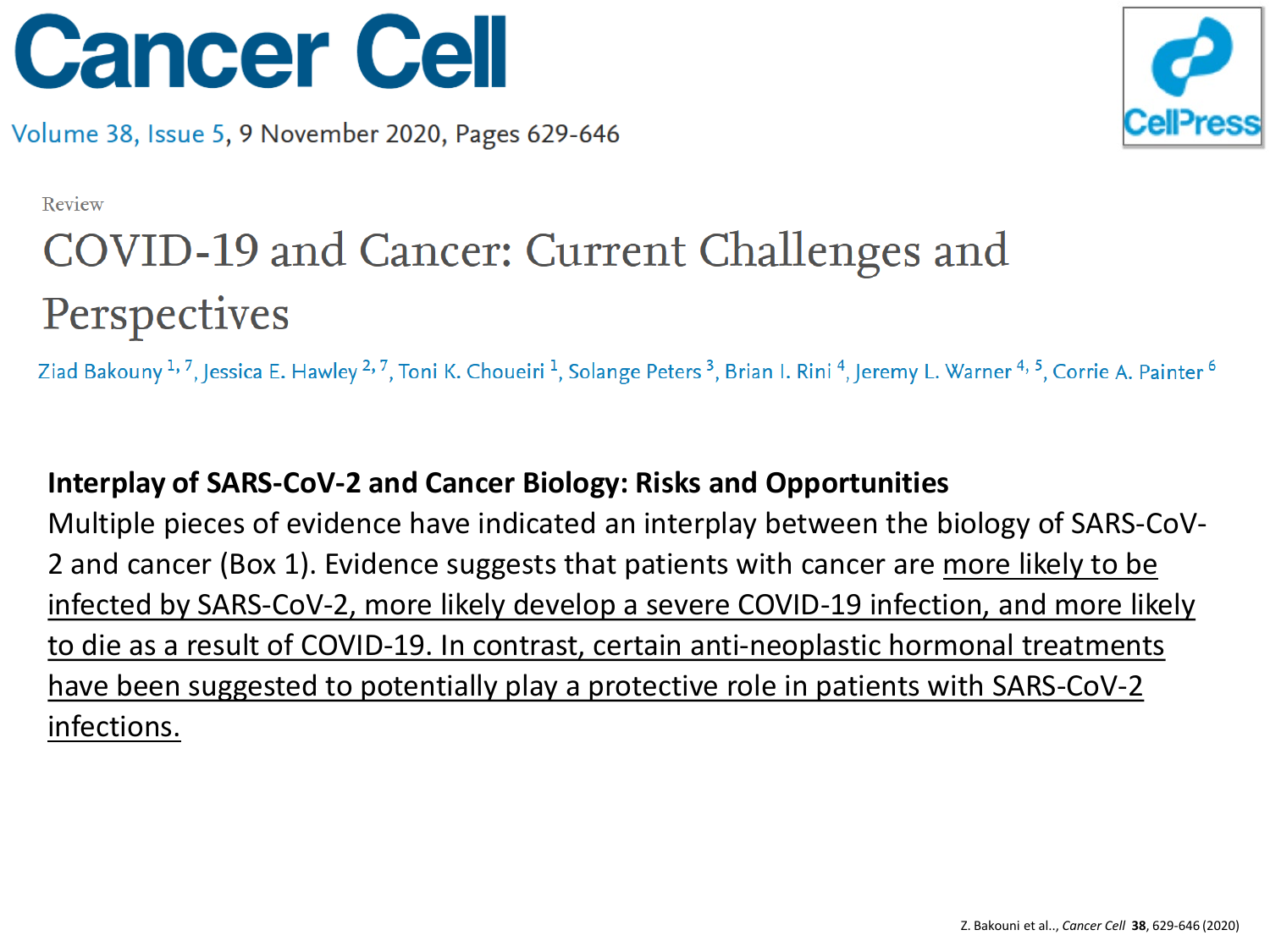





**The Interplay between SARS-CoV-2 and Cancer Biology.** (A) SARS-CoV-2 internalization.

(B) Immune interactions. (C) Arterial and venous thrombotic events.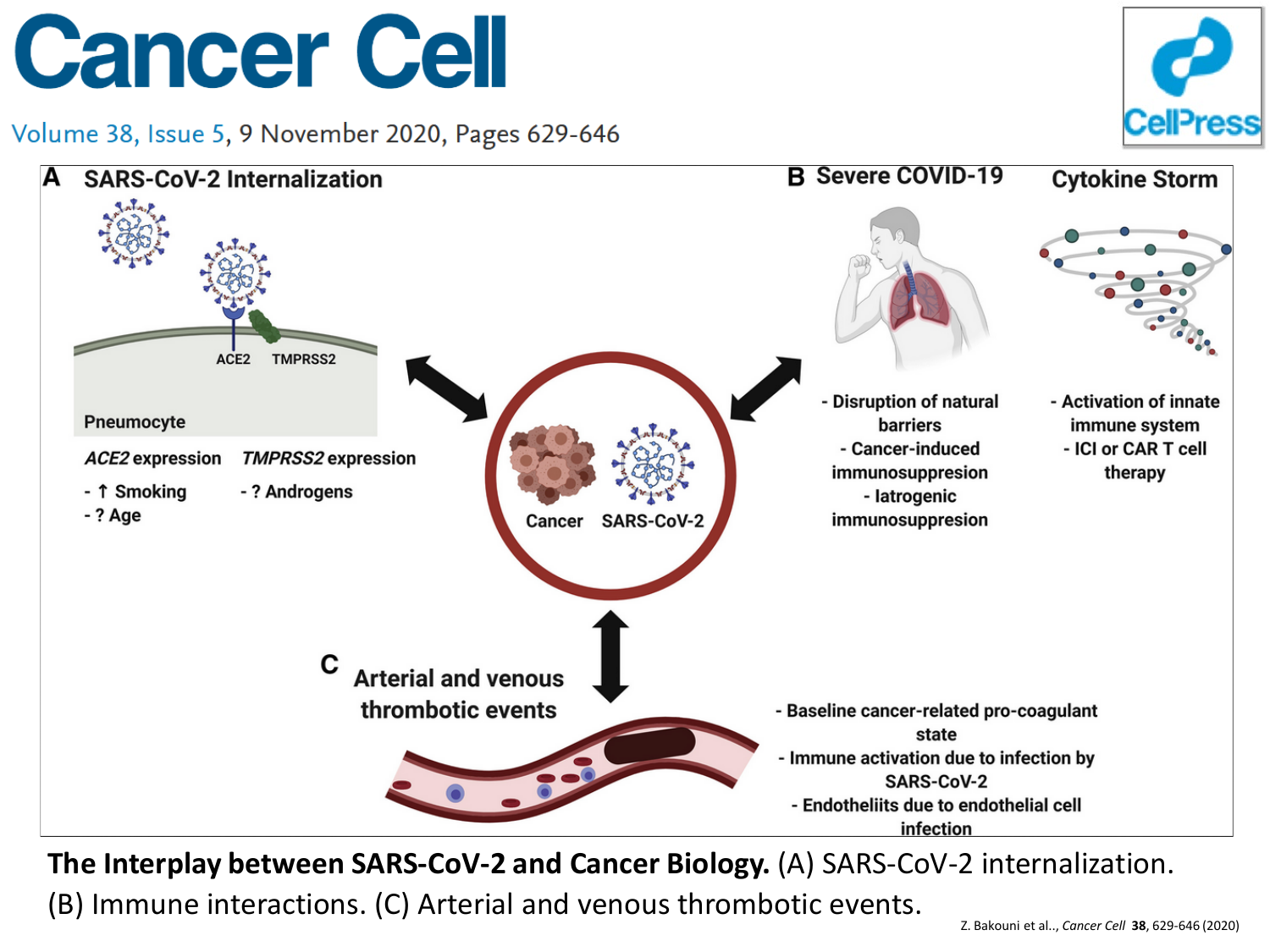



Review

### COVID-19 and Cancer: Current Challenges and Perspectives

#### **Which Patients with Cancer Are Most at Risk?**

- Lung cancer and hematologic cancers and advanced or active cancers are associated with adverse outcomes upon SARS-CoV-2 infection.
- There are currently conflicting data on the relationship between receipt of systemic *anti-cancer therapies and COVID-19 outcomes in patients with cancer*.
- Certain factors found to be associated with adverse outcomes in the general population were also associated with poor outcomes in patients with cancer, including male sex, increasing age, comorbidities, poor performance status, and smoking.
- In patients with cancer who develop COVID-19, markers of inflammation (IL-6, TNF- $\alpha$ ), of organ damage (decreased albumin-globulin ratio and increased NT-proBNP), and of immune dysfunction (decreased lymphocytes and CD4+ T cells) were associated with adverse prognosis.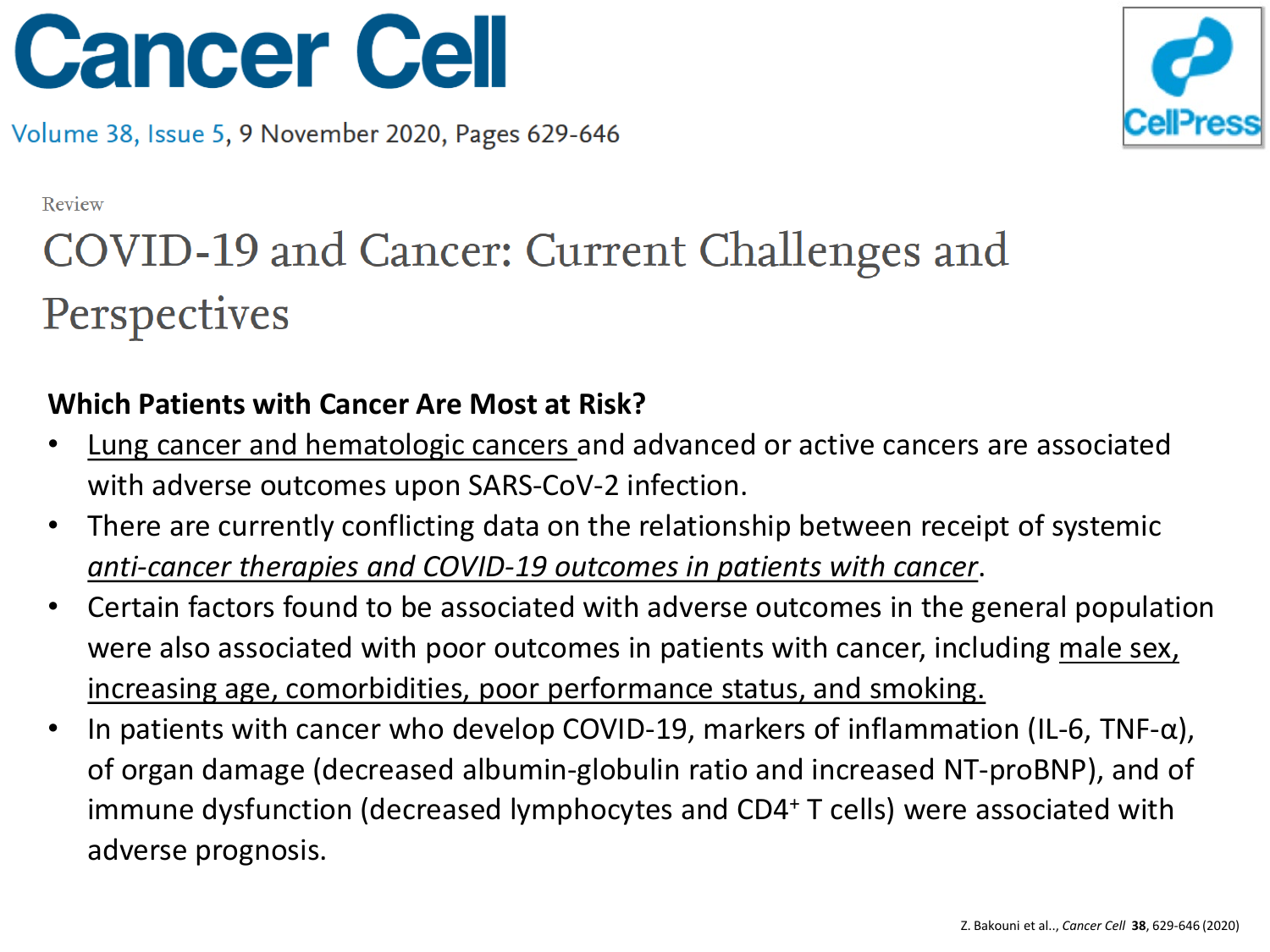

### Clinical Characteristics and Outcomes in Patients with COVID-19 and Cancer: a Systematic Review and Meta-analysis

The pooled prevalence of cancer as a co-morbidity in hospitalised patients with COVID-19 was 6.7%, <sup>2</sup>: 82.3%) in Western countries.

The pooled in-hospital mortality risk among patients with COVID-19 and cancer was *14.1%*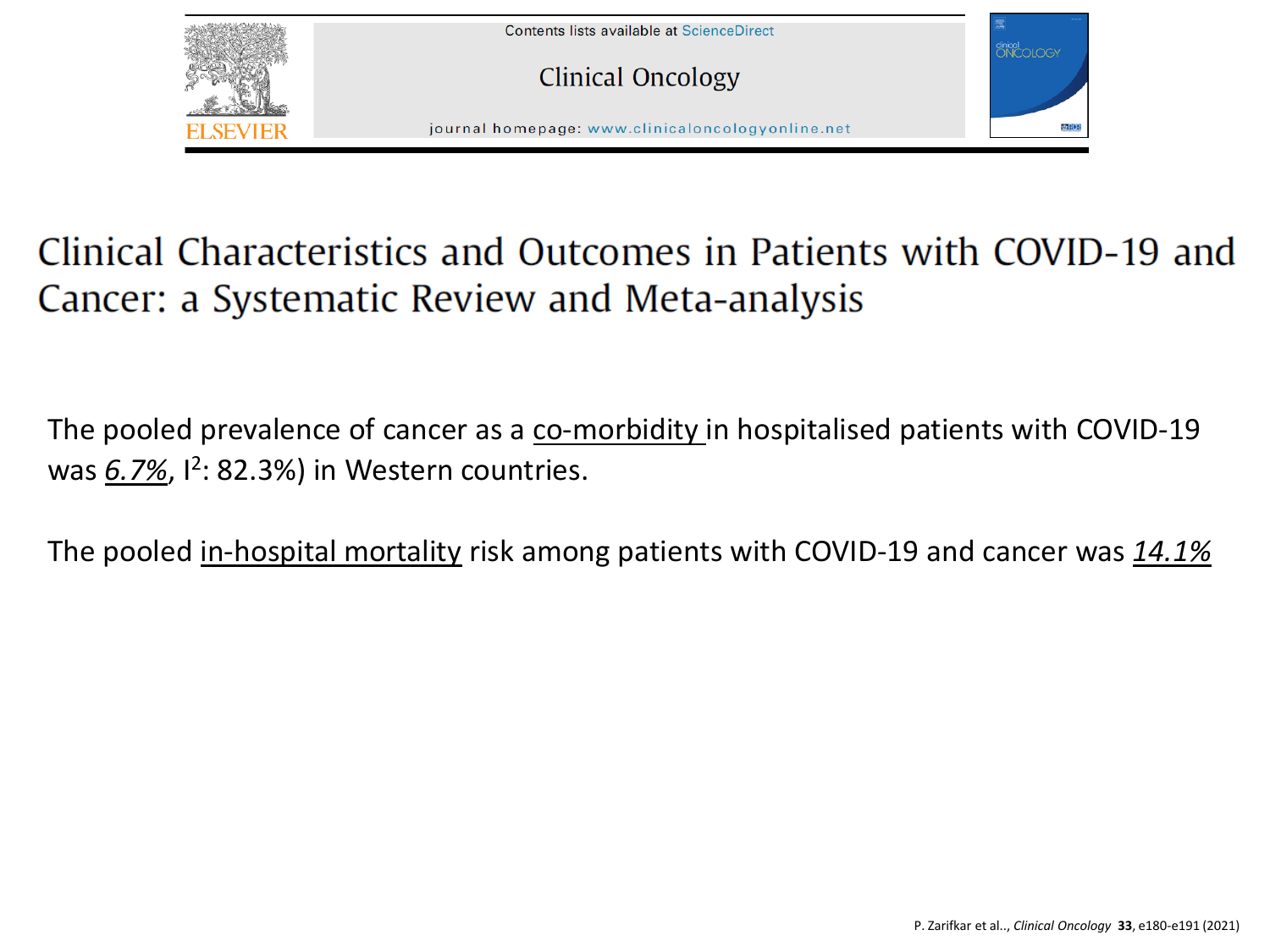#### **Cancer Management and Research**

## Impact of COVID-19 Pandemic on Ovarian Cancer Management: Adjusting to the New Normal

Lizbeth Soto Jacome Sachin Kumar Deshmukh Padmamalini Thulasiraman Nicolette Paolaungthong **Holliday** Seema Singh

**Abstract** [...] As the world faces the coronavirus disease 2019 crisis, the oncology community is being impacted unprecedented challenges. During this trying time, patients with ovarian cancer (OC) have been affected by a delay in diagnosis, surgery, chemotherapy and radiation treatments, and oncology follow-ups being conducted via telemedicine instead of in-person visits. OC patients and their oncologists are balancing the fears of COVID-19 and cancer treatment with the consequences of delaying cancer care. The delay in treatment care that women with OC are experiencing has resulted in higher levels of cancer worry, anxiety, and depression.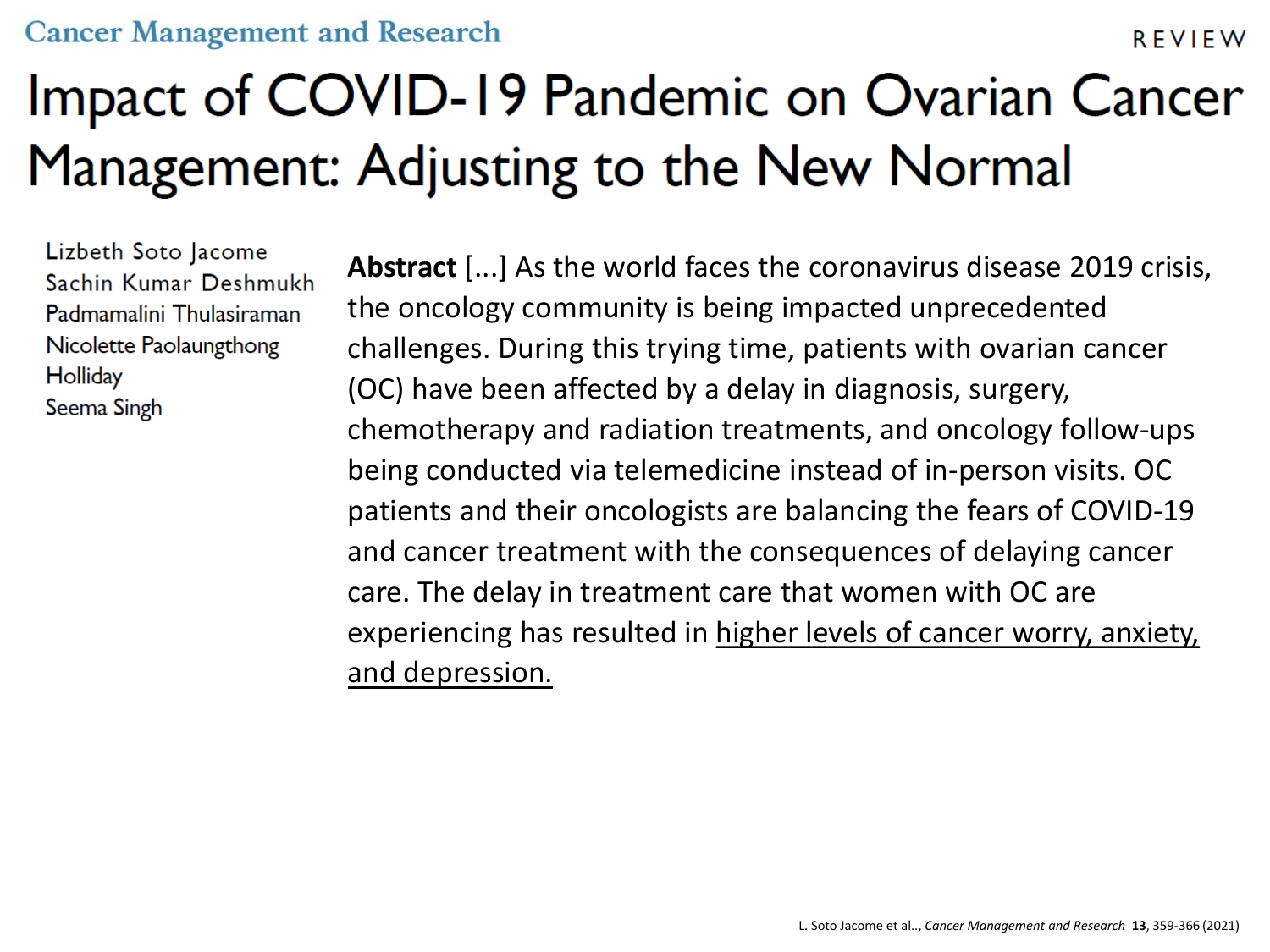### **Angst und Depression bei Patientinnen mit Ovarian Cancer**

Sorgen/Angst 89% Angst – klinisch >50% Depression – klinisch 26%

*Frey et al. 2020*

The restrictions further increased the social isolation and loneliness that negatively impacted physical and emotional health and wellbeing."

*Jacome et al. 2021*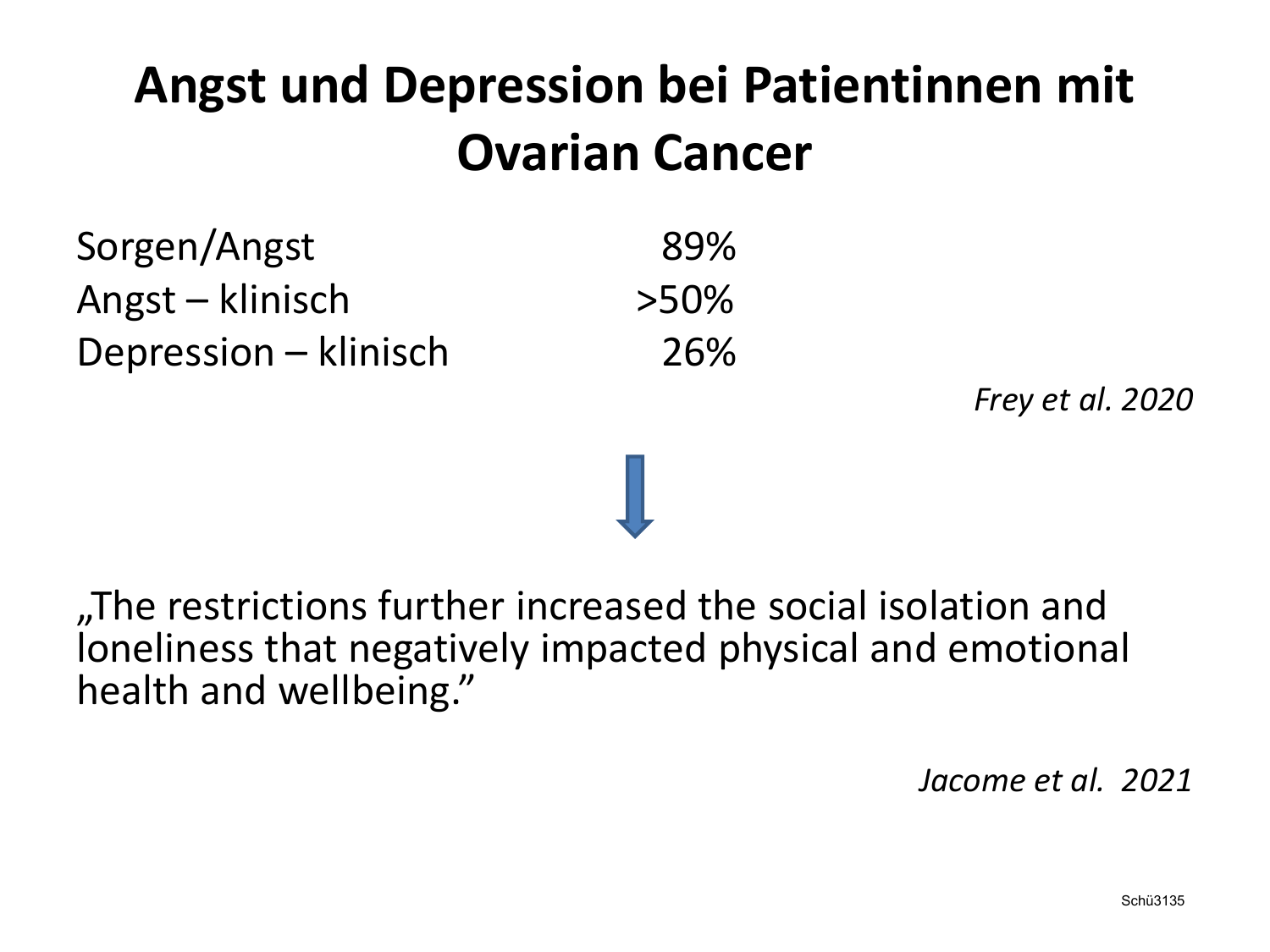## **Wie geht es dem Gesundheitspersonal?**

93 Studien zu Pflegepersonen (n= 93112) zwischen Januar 2020 und September 2020 fanden

| <b>Stress</b>       | 43% |
|---------------------|-----|
| Angst               | 37% |
| Depression          | 35% |
| Schlafstörungen 43% |     |

 $\rightarrow$  Etwa 1/3 der Pflegepersonen litt unter klinisch relevanten psychischen Symptomen

*Al Magboli et al. 2021*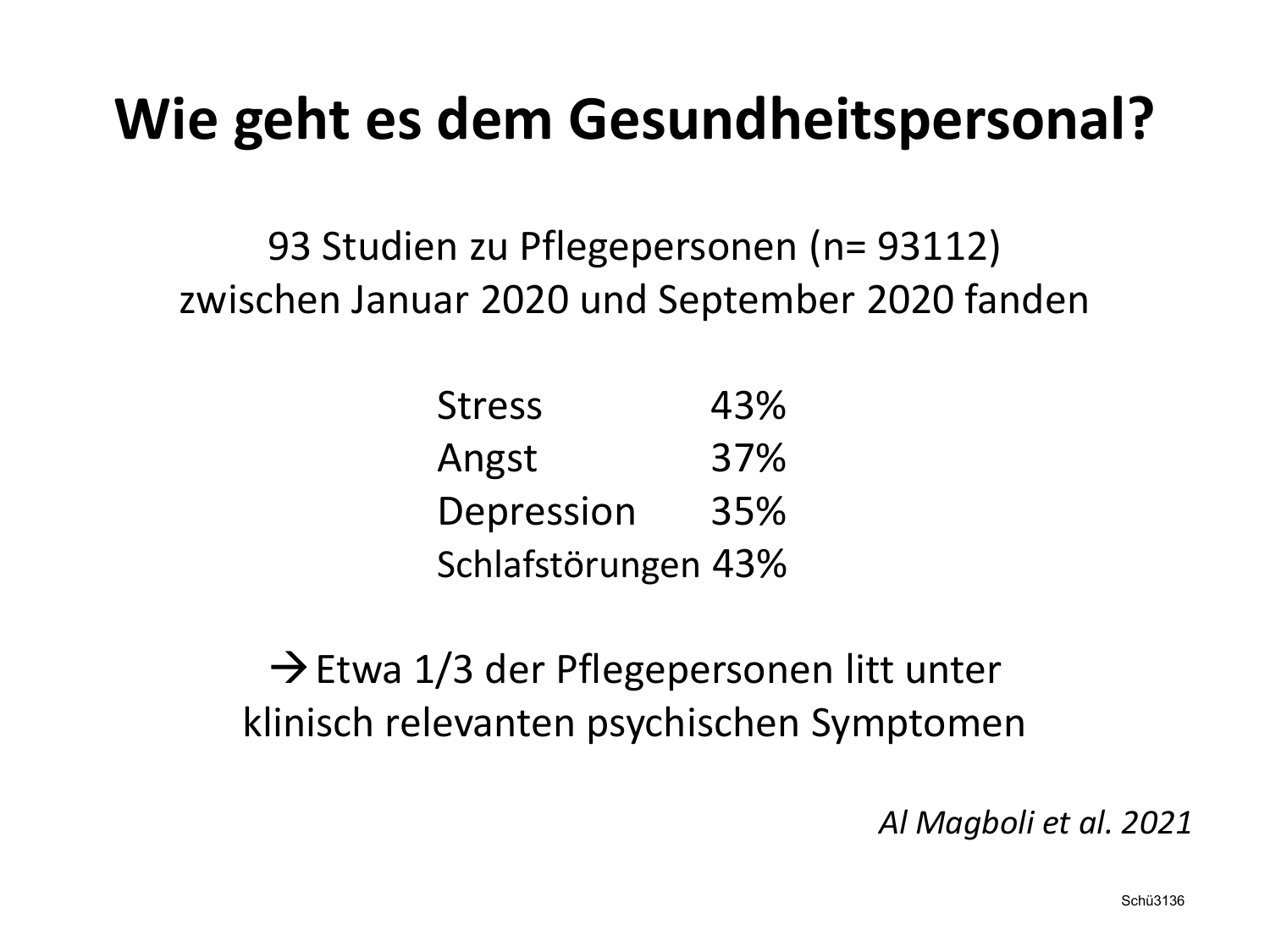# **Einsamkeit ist epidemisch**

Humans are social creatures; our entire psychology is built on coexisting with each other. Social relationships guide our decisions to join groups, go to war, gain status, empathize, punish, marry, and mate. Having evolved this was means we suffer without the companionship of others.

Loneliness has real psychological and real physiological consequences. According to a **2015 meta-review of 70 Studies, loneliness has been linked to higher blood pressure and heart disease – and increases risk of dying by 26%.**

Up to Covid, loneliness was most acute in old age.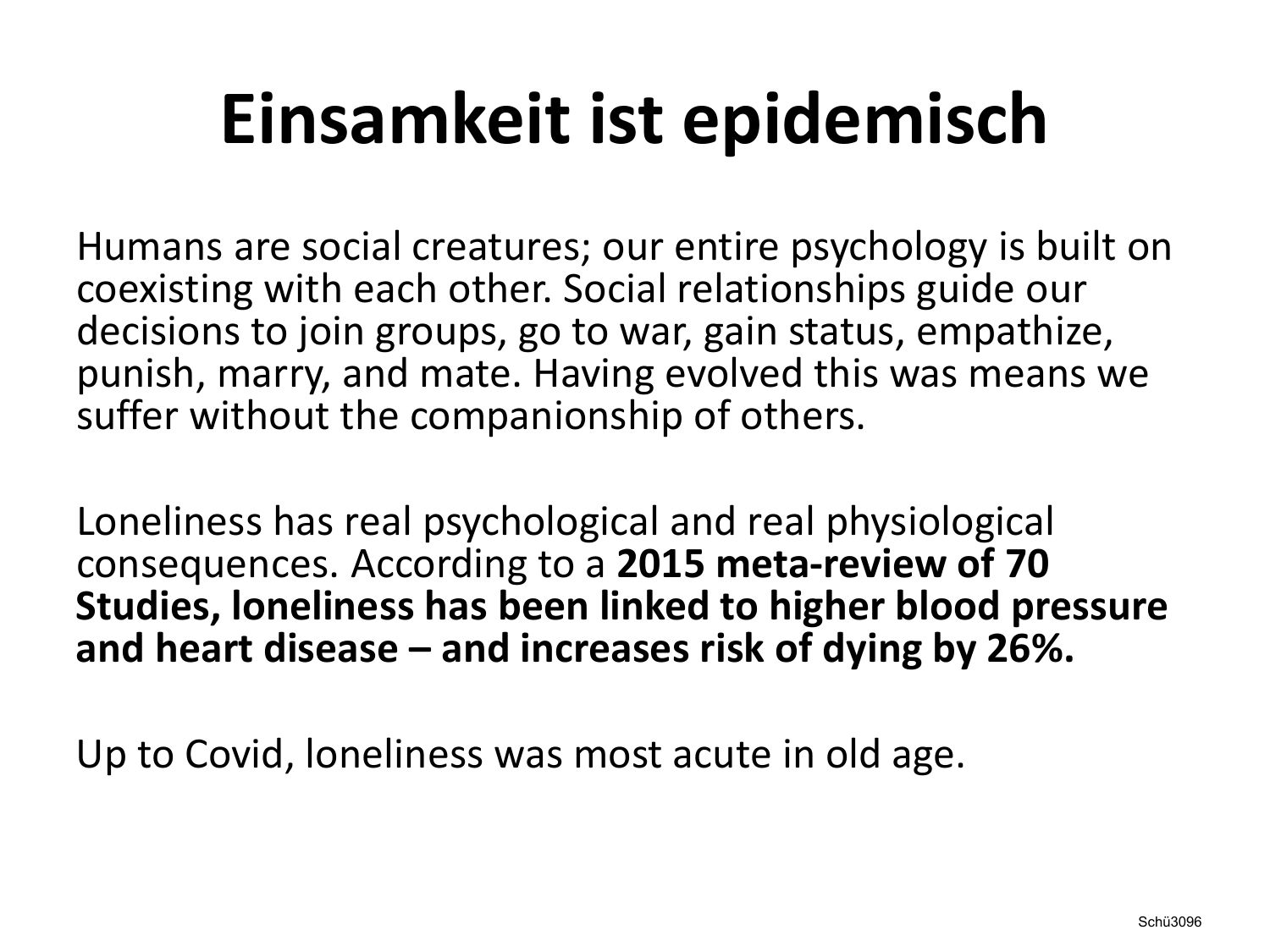## **Traum vom Arbeiten daheim HOME OFFICE und die Ernüchterung**

Am Anfang hat jeder die Verbannung in die eigenen vier Wände positiv wahrgenommen:

Eine Studie einer deutsche Krankenkasse vom September 2019 (vor Covid!) besagt, dass Home-<br>Office durchaus problematisch für die Gesundheit sei. Die Leute werden nervös, Erschöpfung, Verärgerung, Rückenschmerzen, alles nimmt zu.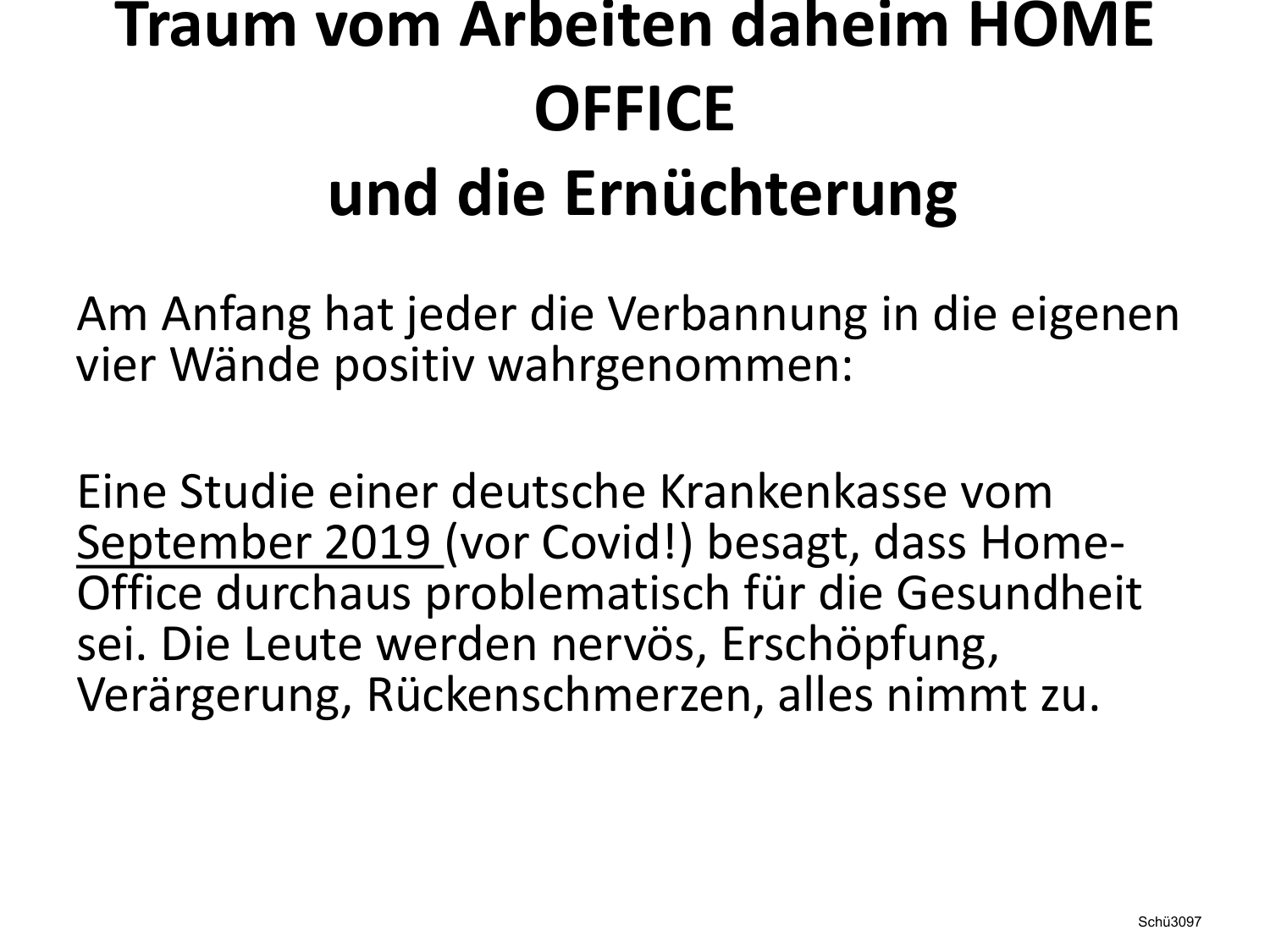## **Psychische Gesundheit**

Aus vielen Untersuchungen wissen wir mittlerweile, dass sich im vergangenen Jahr die psychische Gesundheit bei vielen Bevölkerungsgruppen international deutlich verschlechtert hat.

Die Gründe für die massive Verschlechterung der psychischen Gesundheit von Jugendlichen und jungen Erwachsenen sind vielfältig: die Folgen sozialer Isolation,die Unsicherheiten bezüglich der Zukunft (Ausbildung, Arbeitsmarkt usf)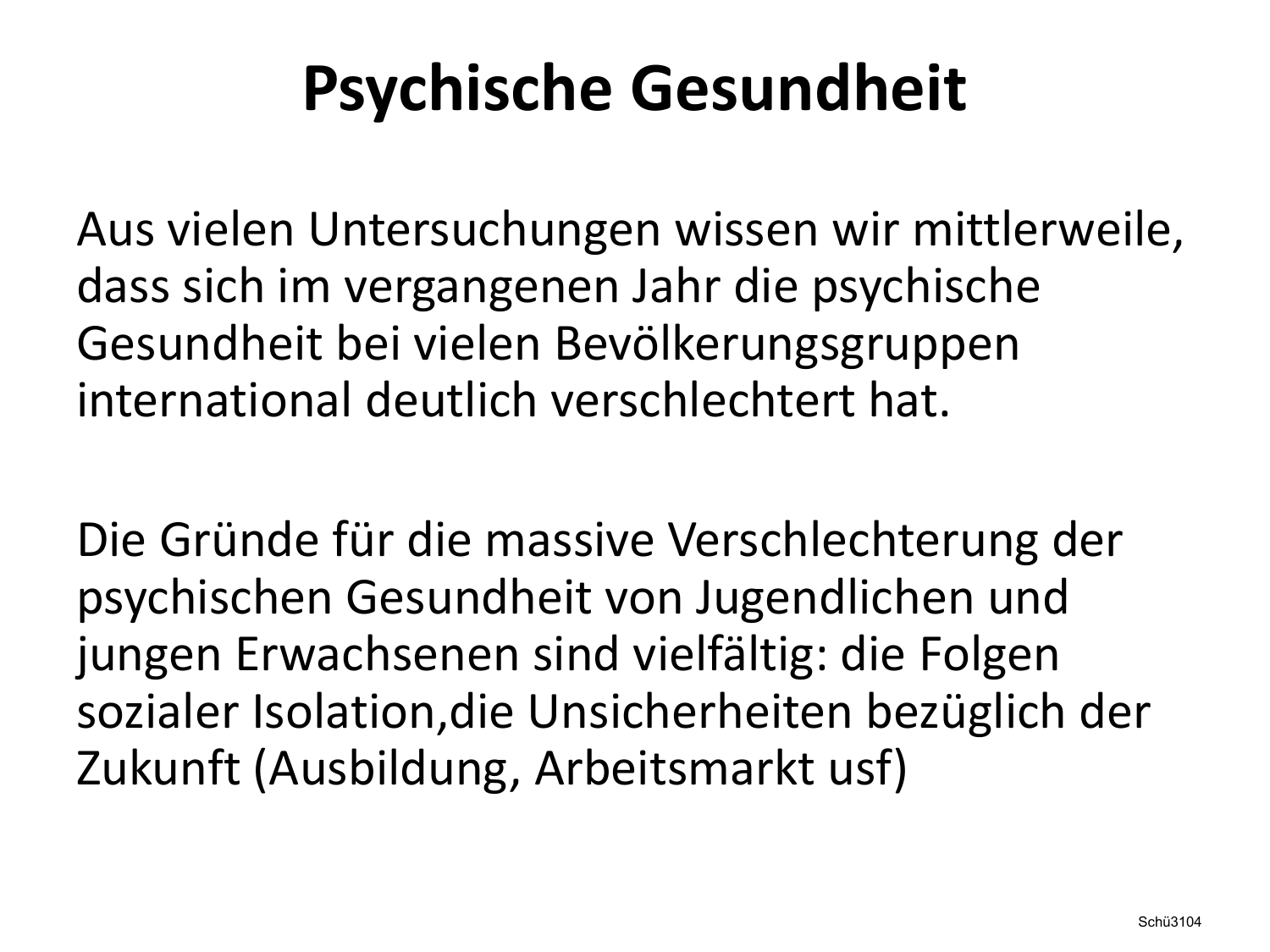"Ich habe oft Kopfweh. Und ich habe auch Bauchschmerzen und manchmal wird mir ganz schlecht." (13-Jährige)

"Ich bin den ganzen Tag allein in meinem Zimmer. Es ist nicht leicht mich zu motivieren. Meine Eltern können mir auch nicht helfen, und ich will das auch nicht."

"Aber ich komm nicht mehr mit beim Unterricht.

Mir fehlen meine Freunde.Ich halte das Alleinsein nicht mehr aus." (15-Jähriger)

*"Ich schlafe im Bett und frühstücke im Bett. Wir haben nicht viel Platz in der Wohnung. Also sitze ich auch beim Distance-Learning im Bett. Und wenn ich abends Filme schaue oder mich virtuell mit Freundinnen treffe, sitze ich wieder im Bett. Ich habe das Gefühl, ich kann mich gar nicht mehr bewegen". (16-Jährige)*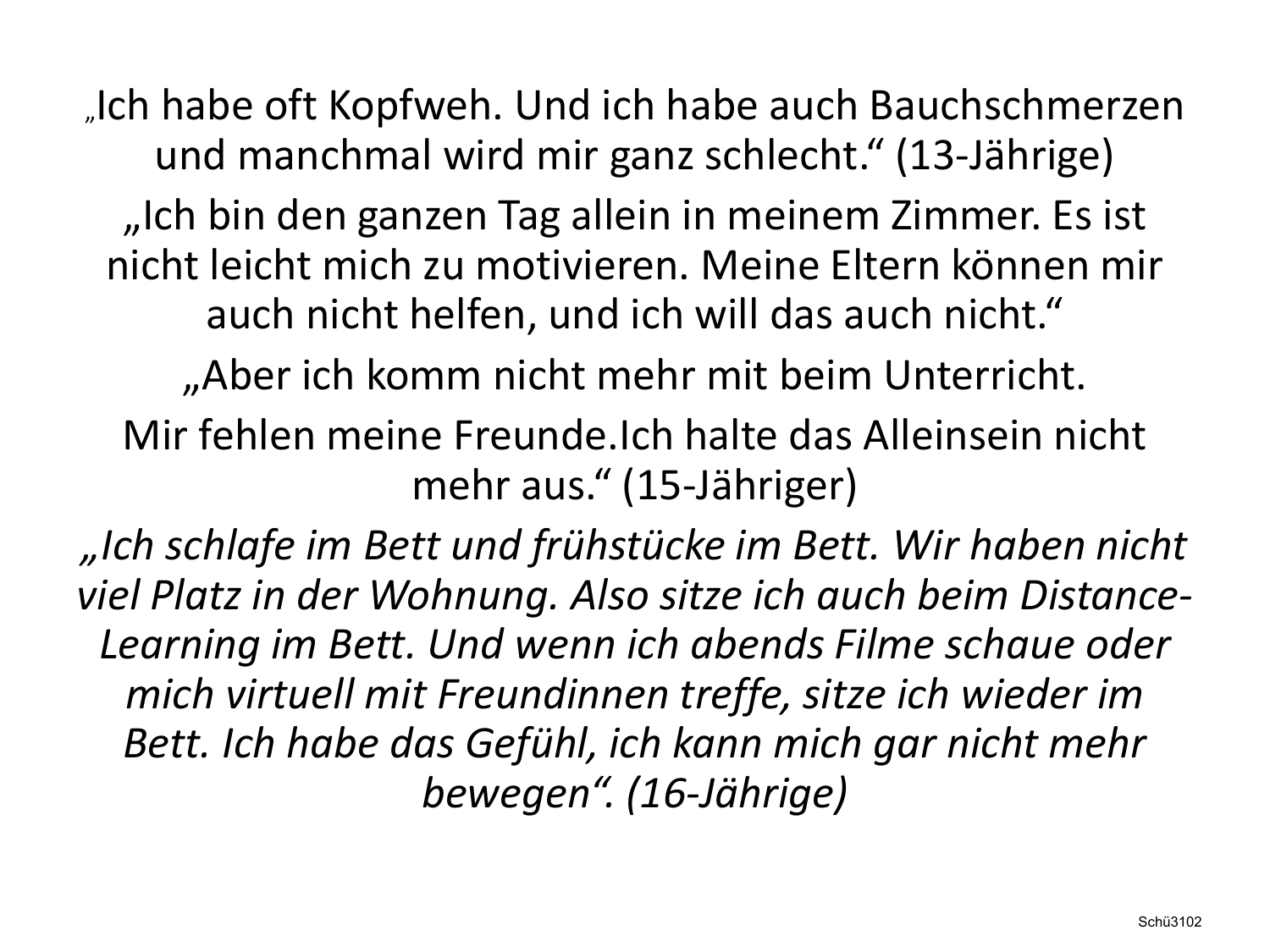## **Beengtes Wohnen**

**Depressive Symptome treten jetzt bei etwa 20 % der österreichischen Bevölkerung auf. Vor der Coronapandemie lag dieser Wert noch bei 4%.** 

Auch Angstsymptome oder Schlafstörungen sind aktuell auf dem Höchststand von 16%.

Besonders stark betroffen sind junge Leute. Verschärft wird die Situation durch beengtes Wohnen und geringes Einkommen zu Hause.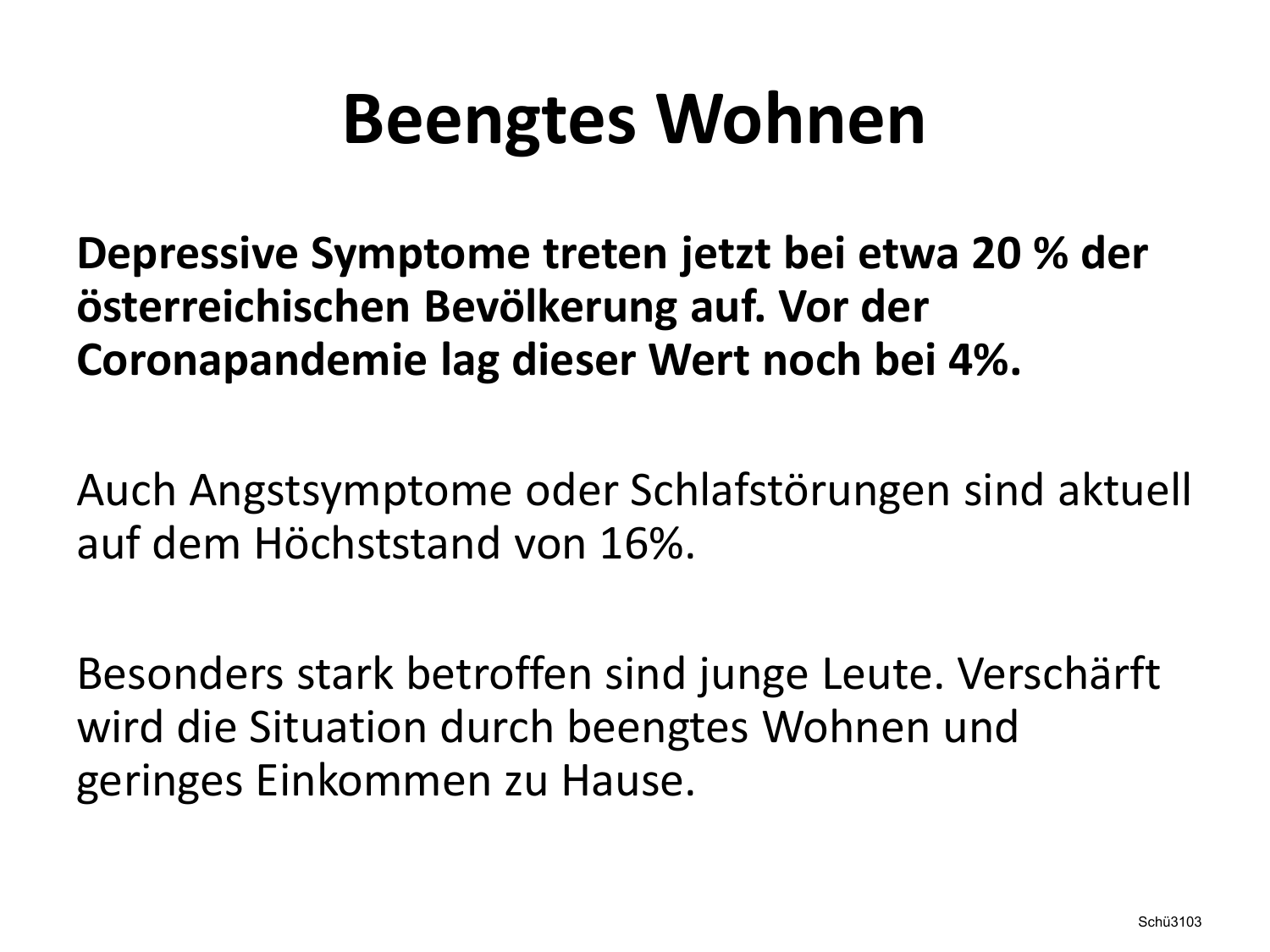## **Die Folgen und Lehren aus der Coronakrise**

Es gibt kein wissenschaftliches Messinstrument für die Wichtigkeit von individuelle und gemeinschaftlichen Interessen und Werten , somit auch keine auf Wissenschaft basierende Entscheidungshilfe.

Wenn über die Verhängung eines Lockdowns entschieden wird, reicht es nicht, die Frage zu stellen: "Wie viele Menschen werden an Covid-19 erkranken, wenn wir den Lockdown nicht verhängen?" Wir müssen auch fragen: "Wie viele Menschen werden Depressionen bekommen, wenn wir den Lockdown verhängen? Wie viele Menschen werden an Unterernährung leiden? Wie viele werden die Schule versäumen und den Job verlieren? Wie viele werden von ihrem Ehepartner geschlagen und ermordet?"

Die Epidemie wurde von einer Naturkatastrophe zu einem politischen und wissenschaftlichen Dilemma.